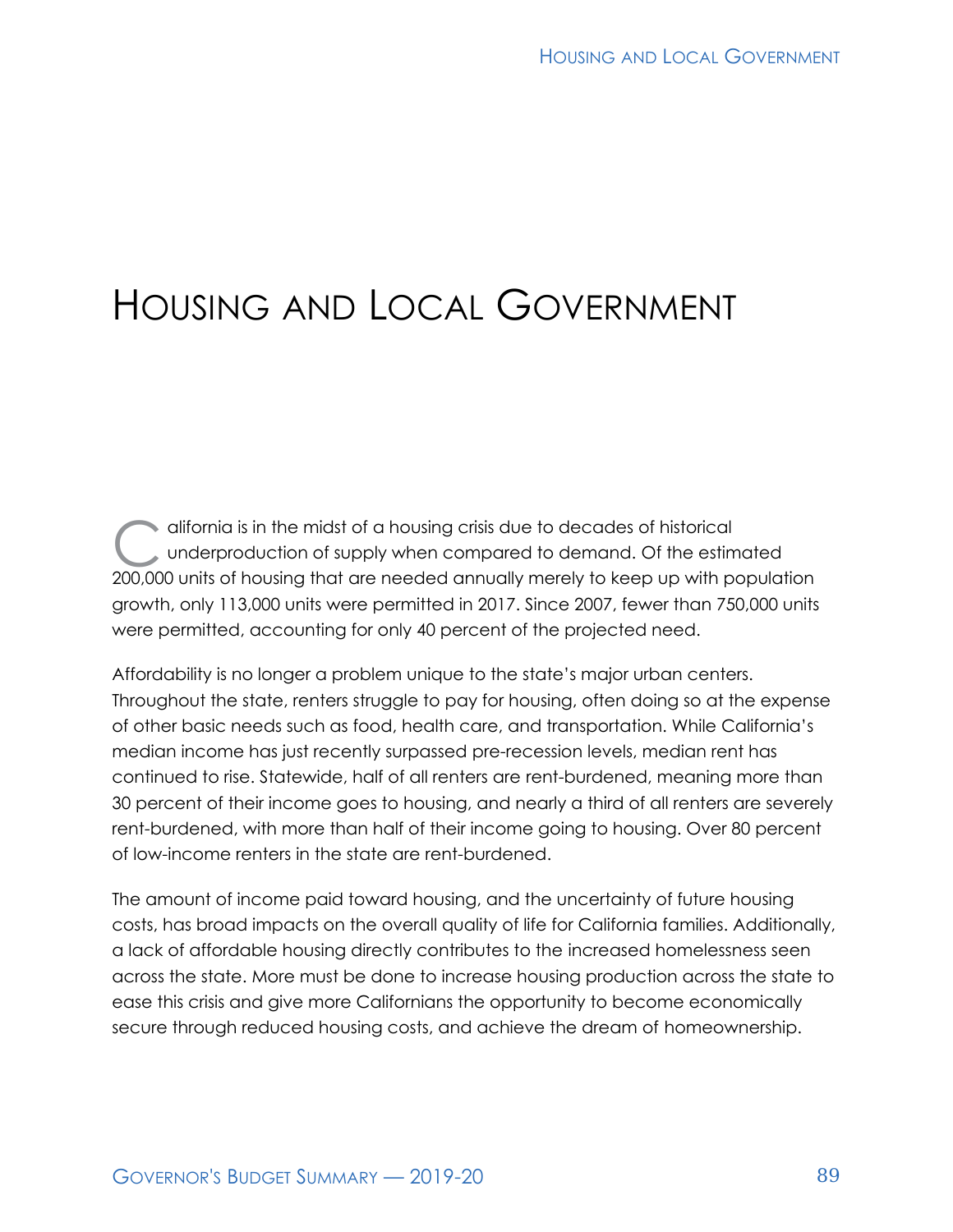# **BARRIERS TO BUILDING**

Local governments have a key role in ensuring the building of adequate numbers of housing units to meet local needs. They have primary control over land use and housing-related decisions and enact policies that either encourage or discourage housing construction.

The high cost of development and local decisions are barriers to building more housing. The average total development cost of affordable housing was \$332,000 per unit for new construction projects that received housing tax credits from 2011 through 2015. Local jurisdictions add to development costs through lengthy review processes. For example, the state's 2014 Affordable Housing Cost Study found that project changes due to local design and review increased costs by seven percent. Local opposition also increased project costs. Additionally, fees such as planning service fees and impact fees charged by local governments contribute substantially to the cost of development. These fees can vary widely by jurisdiction ranging up to \$150,000 for a single-family home and \$75,000 for each multi-family housing unit.

### **RECENT INVESTMENTS**

The state's role in housing development has generally focused on encouraging homeownership through tax policy and helping to subsidize the development of affordable units. The state has provided local jurisdictions with a variety of tools to help fulfill their housing responsibilities, including providing incentives to streamline development, promoting local accountability to adequately plan for needed housing, shortening the housing development approval process, and investing in affordable housing production through dedicated real estate transaction fee revenues (estimated at \$289 million annually) and a \$4 billion voter-approved housing bond (Chapter 365, Statutes of 2017, SB 3). (See Figure HLG-01.) Additionally, the state invests 20 percent of Cap-and-Trade auction proceeds in the Affordable Housing and Sustainable Communities program to fund land-use, housing, transportation, and land preservation projects to support infill and compact development that reduce greenhouse gas emissions.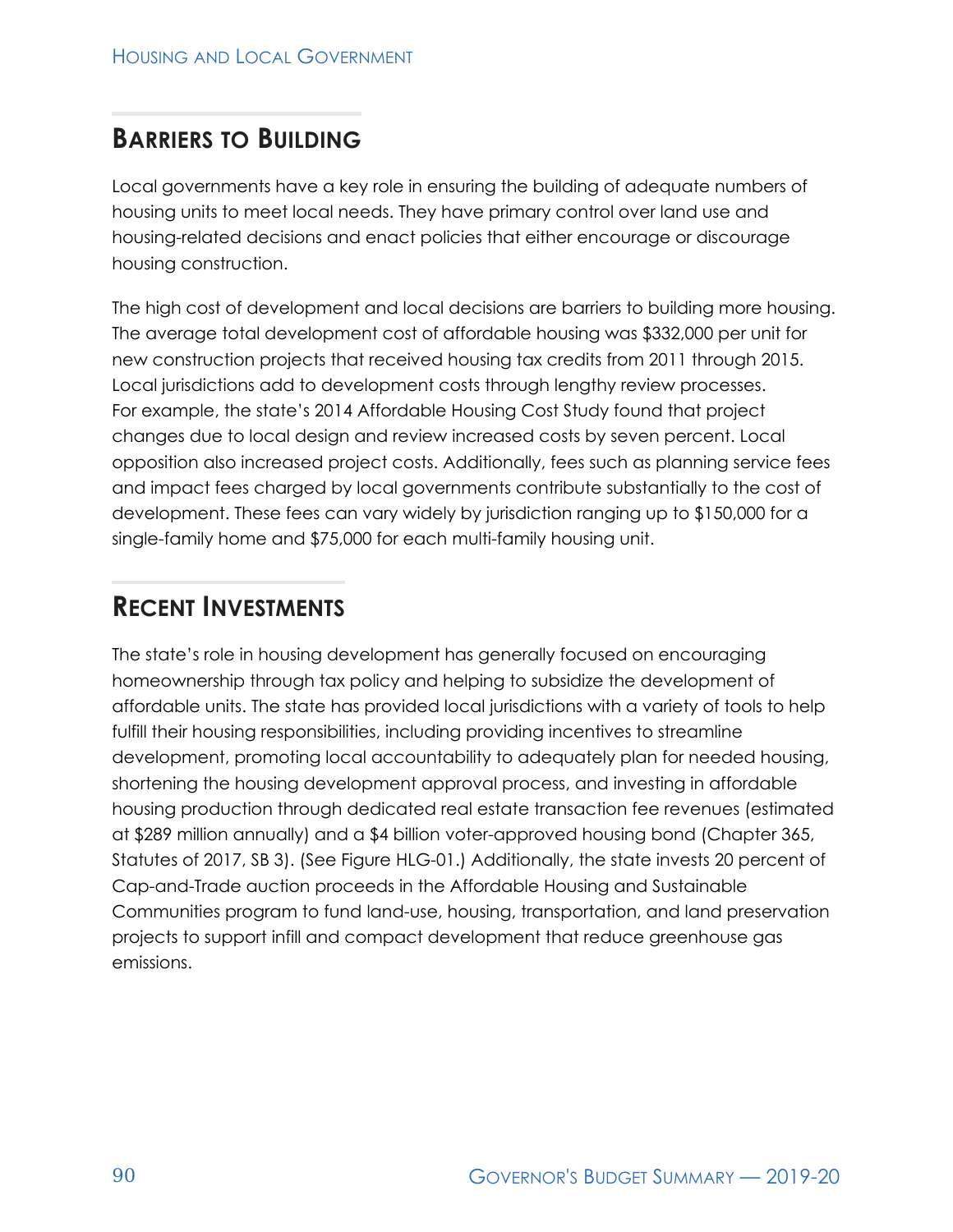|                                         | (in Millions)                                   |                   |
|-----------------------------------------|-------------------------------------------------|-------------------|
|                                         | Program                                         | <b>Allocation</b> |
| <b>Rental Shortage</b>                  | <b>Multifamily Housing Program</b>              | \$1,500           |
| <b>Farmworker</b>                       | Joe Serna, Jr. Farmworker Housing Grant Program | 300               |
| Infrastructure and<br><b>Incentives</b> | Local Housing Trust Fund                        | 300               |
|                                         | <b>Transit-Oriented Development</b>             | 150               |
|                                         | Infill Infrastructure Grant                     | 300               |
| Homeownership                           | CalHFA Down Payment Assistance                  | 150               |
|                                         | CalHome                                         | 300               |
| <b>Veterans</b>                         | CalVet Farm and Home Loan                       | 1,000             |
|                                         |                                                 | \$4,000           |

#### Figure HLG-01 **SB 3 Housing Bond Allocations**

# **INCREASING HOUSING PRODUCTION**

While some local jurisdictions have used these tools and contributed to their housing supply, more production across the state is necessary to address the larger housing crisis. The Budget includes significant investments (totaling \$1.3 billion General Fund plus expanded tax credits) to remove barriers and increase long-term housing production, particularly for low- and moderate-income housing.

### **SHORT-TERM PLANNING AND PRODUCTION GRANTS**

The Budget includes \$750 million General Fund one-time to partner with and incentivize local governments to jump-start housing production through technical assistance and general purpose funding. The Department of Housing and Community Development (HCD) will establish higher short-term statewide goals for new housing production across all income levels and will allocate these goals to local jurisdictions. Local governments will receive grants (\$250 million of the \$750 million) to support technical assistance and staffing to develop plans to reach these higher goals. This includes, but is not limited to: rezoning for greater density, completing environmental clearance, permitting units, and revamping local processes to speed up production. The state will review these efforts and certify that certain milestones have been reached. As jurisdictions reach these milestones, funding (\$500 million of the \$750 million) will be available to cities and counties for general purposes.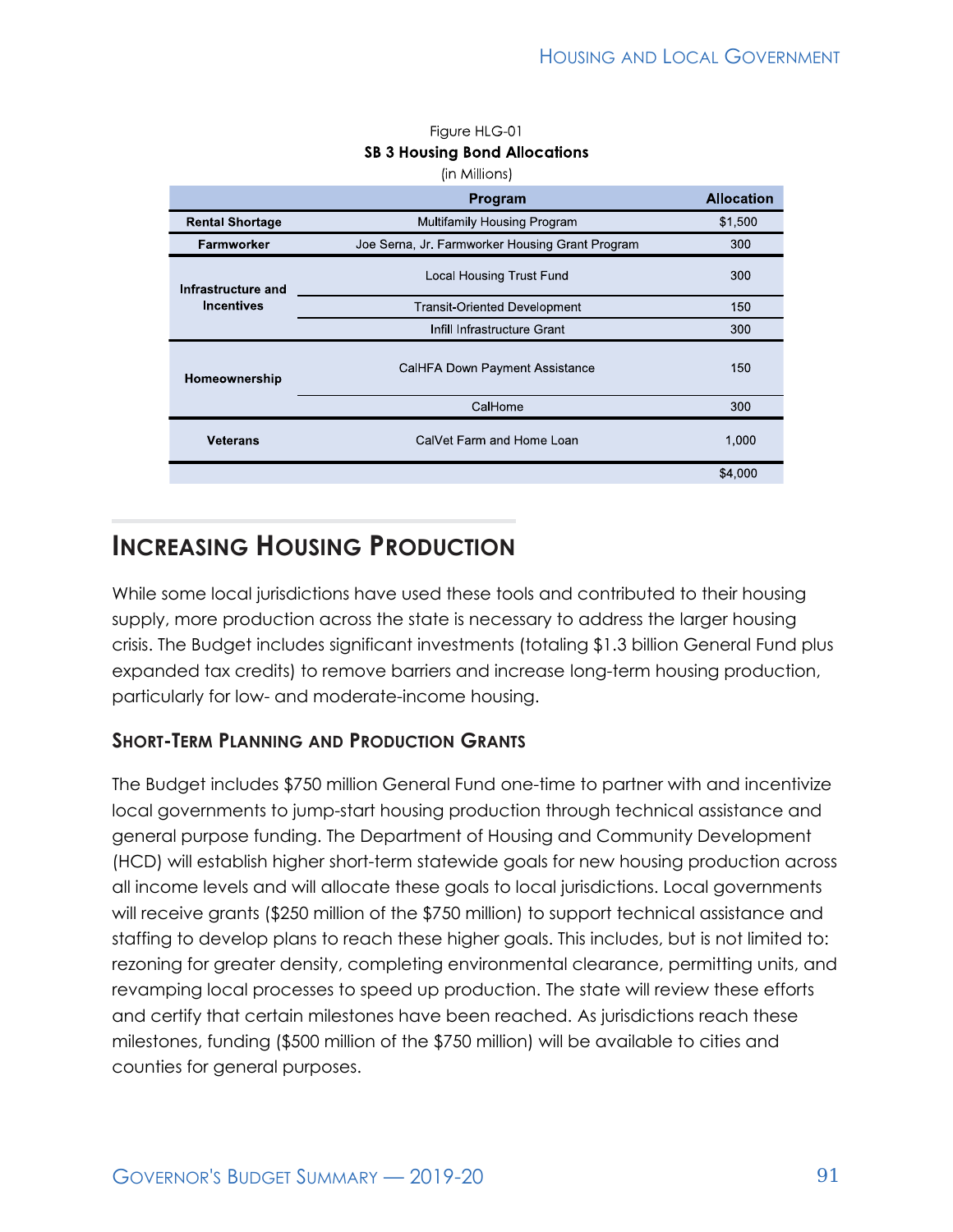### **LONG-TERM STATEWIDE HOUSING PRODUCTION STRATEGY**

The Administration will develop a strategy to revamp the current Regional Housing Needs Assessment (RHNA) process, which determines the amount and type of housing regions and local jurisdictions must produce to meet their need. Under Chapter 370, Statutes of 2017 (AB 72) and Chapter 958, Statutes of 2018 (AB 686), HCD will be taking a more active role in housing element reviews. Moving from an advisory role, HCD will now oversee and enforce regional housing goals and production. HCD will determine a methodology for allocating housing needs to regions and local jurisdictions, with local input.

These long-term housing production targets will be more ambitious than the short-term housing goals mentioned above. As HCD develops these targets, local jurisdictions will have lead time to begin reformulating their housing plans, using the grants above to leverage other sources of funding, such as their general funds and private dollars, to meet their targets.

Going forward, the state will strongly encourage jurisdictions to contribute to their fair share of the state's housing supply by linking housing production to certain transportation funds and other applicable sources, if any. The Administration will convene discussions with stakeholders, including local governments, to assess the most equitable path forward in linking transportation funding and other potential local government economic development tools to make progress toward required production goals.

#### **MODERATE-INCOME HOUSING PRODUCTION**

The Budget makes a sizable investment of \$500 million General Fund one-time in the development of housing for moderate-income households. The California Housing Finance Agency (CalHFA) will expand its Mixed-Income Loan Program, which provides loans to developers for mixed-income developments that include housing for moderate-income households at a lower subsidy level than traditional state programs. This additional investment will jump-start the estimated \$43 million in annual Chapter 364, Statutes of 2017 (SB 2) revenues dedicated for this purpose, and pair with the proposed tax credit program targeting households with incomes between 60 to 80 percent of Area Median Income (see below).

#### **EXPANDED STATE HOUSING TAX CREDIT PROGRAM**

Tax credits garner private investment in affordable housing by offering a dollar-for-dollar credit against an investor's state or federal taxes owed. Two federal credits are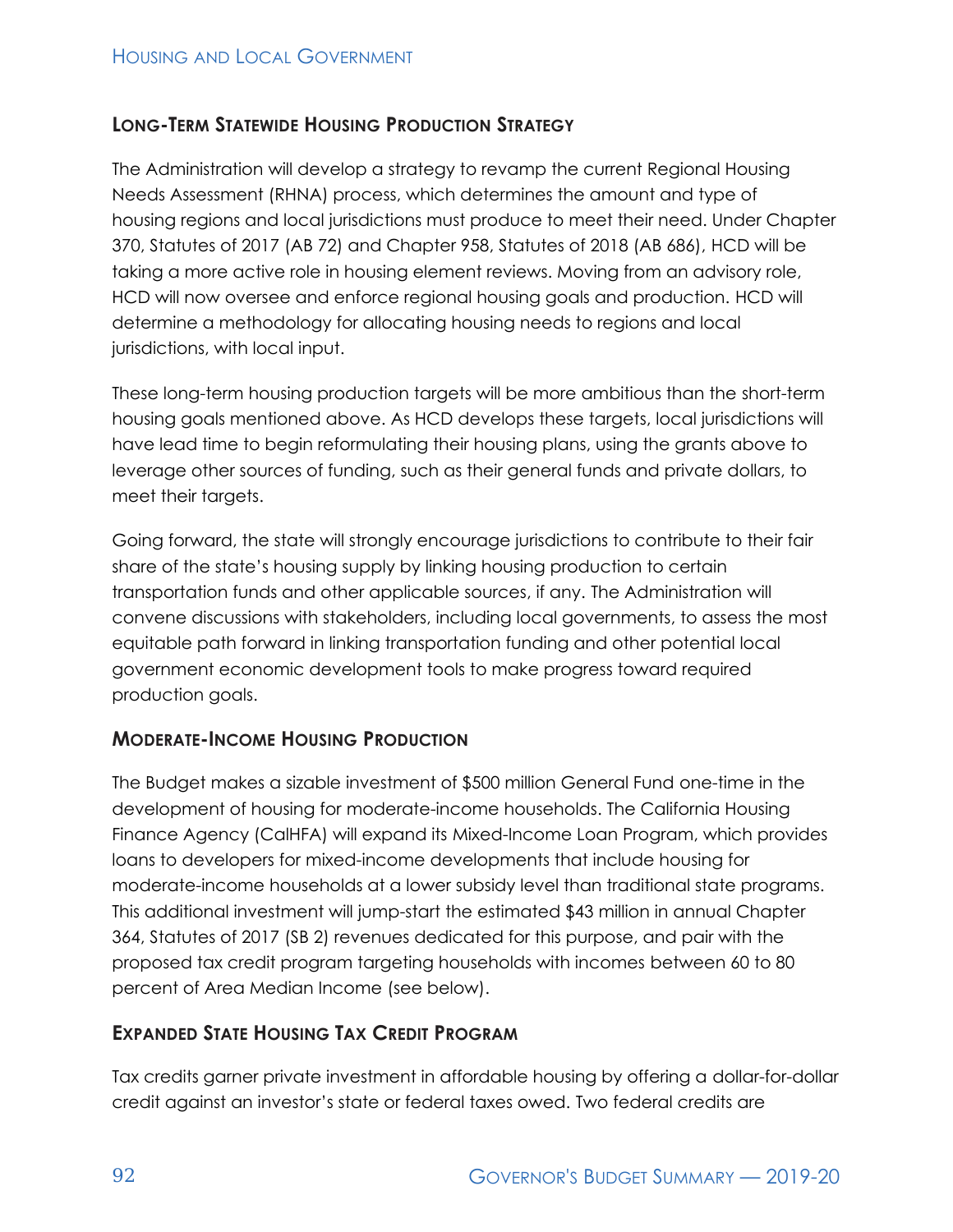provided for the state to allocate, the 9 percent credit and the 4 percent credit, which are provided annually over 10 years. The 9 percent program is competitive and provides approximately 70 percent of a project's total costs. In its two funding rounds per year, the program has been historically oversubscribed with twice as many applicants as awards. The 4 percent program, which is currently underutilized, is non-competitive and provides approximately 30 percent of a project's total costs.

The state credit program supplements these two federal credits and can be allocated over four years. The state credits pair with federal credits to reduce a given housing development project's remaining funding gap. From 2011-2018, the state program allocated \$819 million to support approximately 18,000 affordable units, for an average of \$45,500 per unit.

The Budget proposes to expand the state tax credit program in 2019-20 up to \$500 million, and up to \$500 million annually thereafter upon an appropriation. The additional authority includes \$300 million for the existing state tax credit program, targeted at new construction projects that pair with the underutilized 4 percent federal tax credit program. The remaining \$200 million will be allocated through a new program that targets housing development for households with incomes between 60 to 80 percent of Area Median Income, a population not typically served by the state's housing programs. This investment will serve as a down payment toward producing more mixed-income housing, in combination with CalHFA's Mixed-Income Loan Program expansion detailed above.

These tax credit investments are coupled with a redesign of the existing tax credit programs to promote cost containment and increase the construction of new units.

#### **INNOVATION CHALLENGE—EXCESS STATE PROPERTY**

The state has identified many excess state properties that are suitable for housing development. Additional excess state properties will be identified in an expedited manner. The Budget proposes soliciting affordable housing developers to build demonstration projects that use creative and streamlined approaches to building affordable and mixed-income housing (for example, using modular construction). Affordable housing developers selected through a competitive process will receive low-cost, long-term ground leases of excess state property. The state will confer with local governments in certain cases to discuss a land exchange when such an exchange could lead to more housing being built within the jurisdiction.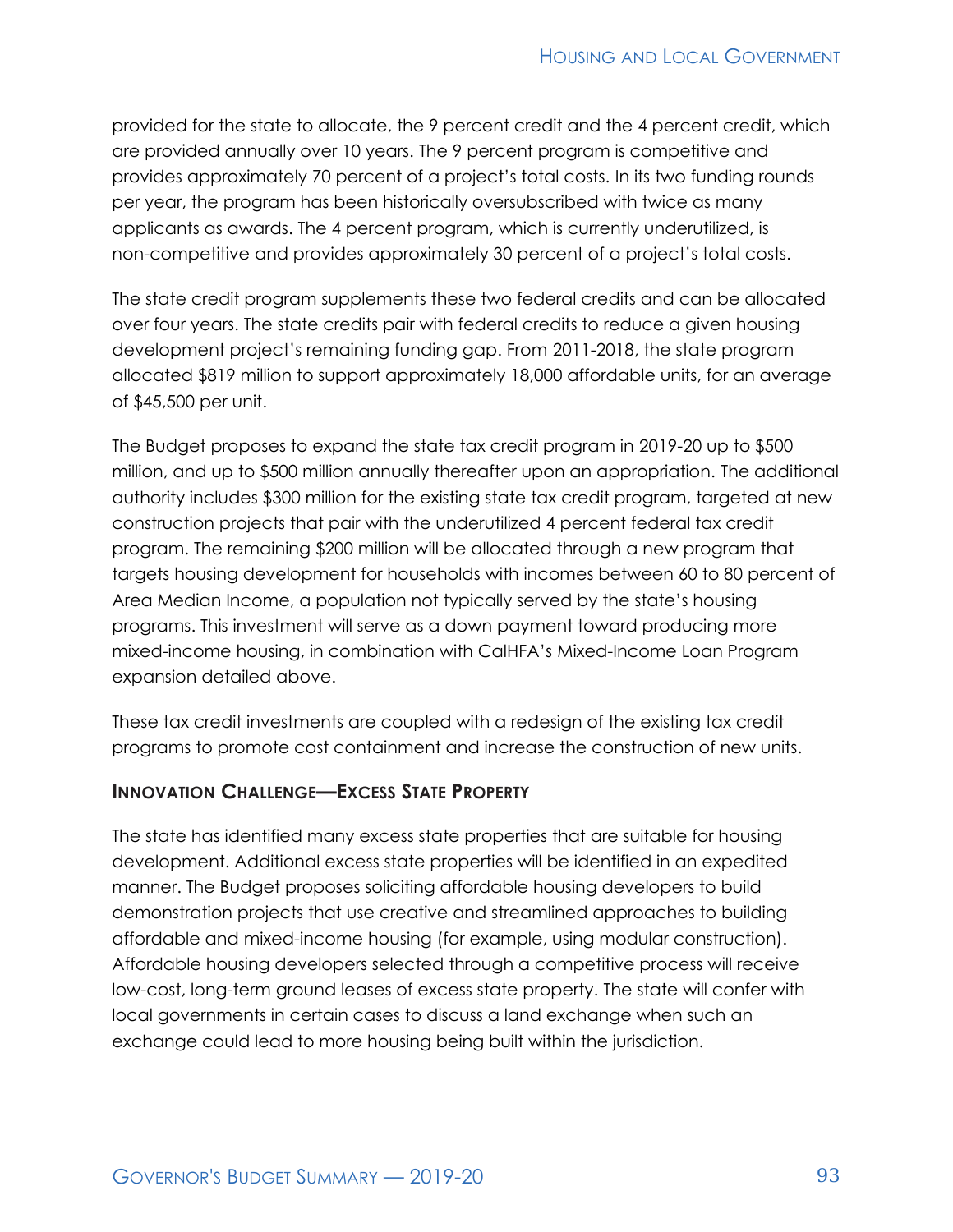As they will not need upfront capital to purchase the land and will not need to wait for local review processes, affordable housing developers will have greater flexibility to find innovative techniques to produce units more quickly and cost-efficiently than a traditional project. Should these demonstrations prove successful, this initiative can be expanded at the state level and serve as a model to localities for more efficient building.

#### **ECONOMIC DEVELOPMENT TOOLS MADE MORE ATTRACTIVE**

Various economic development tools have been introduced following the dissolution of Redevelopment Agencies (RDAs), including Enhanced Infrastructure Financing Districts (EIFDs). However, only three EIFDs have been formed since statute created them in 2014. EIFDs can be created by cities or counties without voter approval and expend tax increment revenues without voter approval. However, an EIFD must receive 55-percent voter approval to issue debt.

The Budget encourages the formation of additional EIFDs through removal of the 55-percent voter approval requirement to issue debt. This change will allow EIFDs to support longer-term infrastructure commitments, similar to former RDAs.

The state will also make EIFDs a more attractive economic tool by pairing them with the federal Opportunity Zones program. To make Opportunity Zones more effective, the state will conform to federal law allowing for deferred and reduced taxes on capital gains in Opportunity Zones for investments in green technology or in affordable housing, and for exclusion of gains on such investments in Opportunity Zones held for 10 years or more. Additionally, the Governor's Office of Business and Economic Development will help foster relationships between local EIFDs and investors to facilitate investments for disadvantaged communities or other targeted areas. The state will explore layering additional programs on Opportunity Zones and EIFDs to increase the production of affordable and moderate-income housing.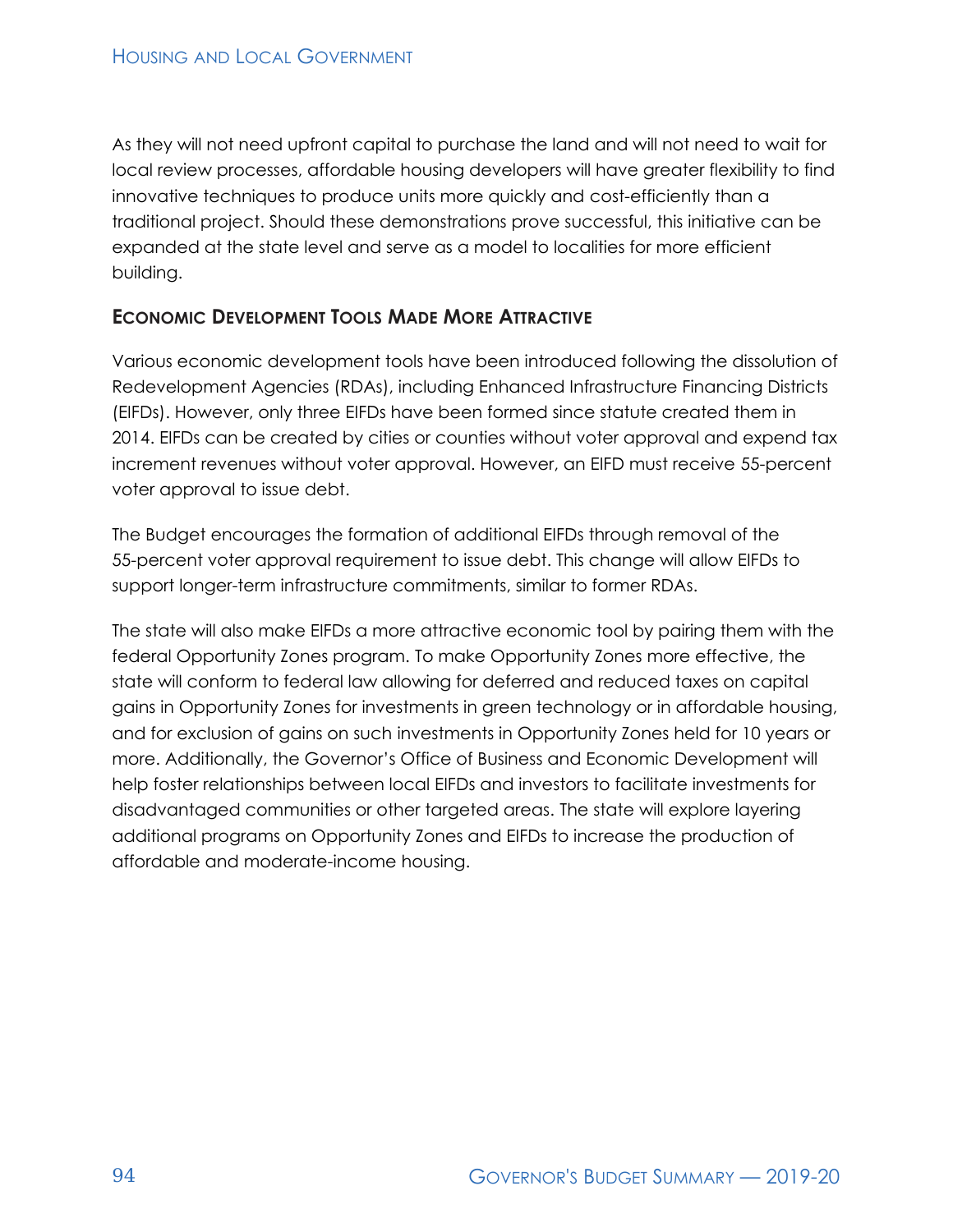# **TOTAL HOUSING AND HOMELESSNESS INVESTMENT**

Housing is a statewide issue and a lack of affordable housing directly contributes to the increased homelessness seen across the state. To address these crises, the Administration proposes to make significant investments through a multi-pronged approach that includes incentives to increase housing production and additional resources to provide access to shelter and services to individuals and families with immediate needs. In total, the Budget includes \$7.7 billion across multiple departments and programs to address housing and homelessness throughout the state (see Figure HLG-02).